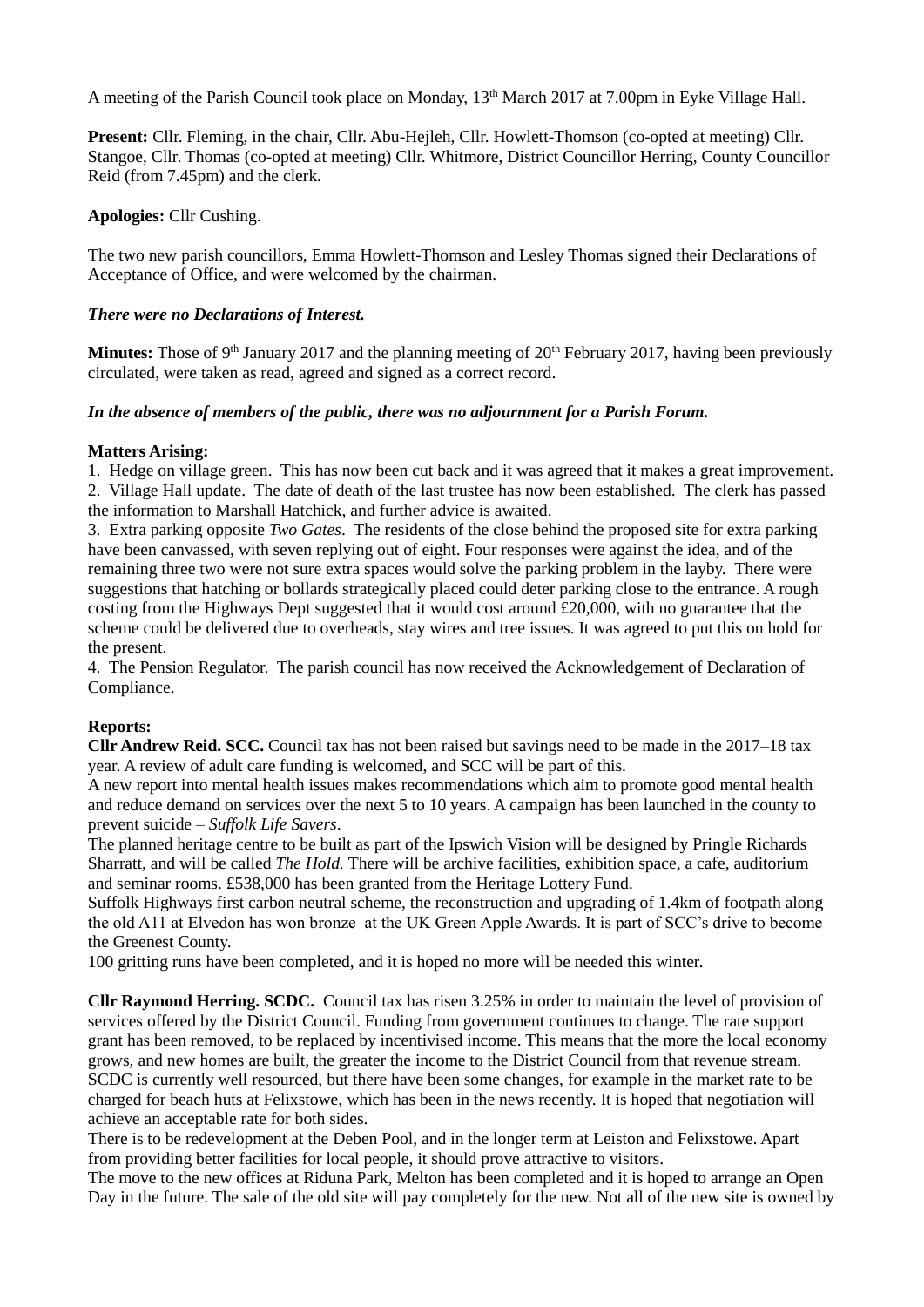the council. The old site is sold subject to planning, for about 65 residential units. No part of it is listed. The drummer boy statue has been offered to Woodbridge Town Council, along with £10,000, but there is no decision yet as to its future.

The parish council was reminded that it can be the accountable body for an organisation within the village wishing to apply for funds from the *Enabling Communities* Budget.

A question was asked about the gym facilities at Rendlesham. Cllr Herring said it was unlikely another gym would be built. The developers are difficult to deal with. They want to build houses, but the parish wants amenities. It is slow and frustrating.

*At this point it was agreed to discuss the traffic issues in Eyke Street while both Cllr Reid and Cllr Herring were present.*

Cllr Abu-Hejleh explained her concern that vehicles are ignoring the 30mph limit as they enter the village, and the collection of speed date at a more central point does not give a true picture of the situation. She was concerned that vehicles entering from the Woodbridge end of the village were still travelling too fast, even through the advisory 20mph at the school. She felt that a 20mph limit through the village is desirable.

Cllr Reid pointed out that the speed panel, which did not exist years ago when this matter was considered previously, sticks rigidly to the criteria laid down for a 20mph limit, and on most counts Eyke Street fails: a) It is on an A road, and unless there are exceptional circumstances, for example high accident rates, it fails at the first hurdle.

b) It meets the mean speeds criterion, as these are less than 30mph.

c)Currently there is no significant local support.

d)It fails to meet mean speeds below 24mph.

Speed data collected in October 2016 shows that 85% of the traffic was travelling at or below 34mph, which indicates reasonably good compliance, according to the Highways Department.

The road is also operating within its capacity. Operational capacity for a road of this type is between 2220 and 2600 per hour, combined directions. The average combined daily flow in Eyke is 7425, so it is well within the limits.

Cllr Reid advised that there is a case for asking for enforcement from the police.

Campsea Ashe Parish Council has asked for Eyke Parish Council's views on the problems of increasing numbers of HGV's travelling through the local villages.

Cllr Reid declared an interest as a resident of Campsea Ashe.

It was agreed that Eyke has suffered more than most, and the problem is exacerbated with the increasing size of the vehicles. Cllr Herring said that Campsea Ashe is on a key B road, linking farms, the peninsula and Bentwaters. It was agreed that businesses in the area need the road network in order to survive and flourish, and the issue is largely how the vehicles are driven. Employers need reminding of their duty of care, and there is a need to take local responsibility. The clerk will e mail a response to Campsea Ashe.

*Cllrs Reid and Herring then left the meeting.*

#### **Reports (resumed):**

**SNT Tasking meetings.** Cllr Whitmore attended two meetings, on 12<sup>th</sup> January and 9<sup>th</sup> February. There was nothing of particular relevance to Eyke to report, although the issue of speed is often brought up. He will bring the matter up in relation to Eyke at the next SNT meeting on Thursday 16<sup>th</sup> March. Locality Inspector Roger Salmon is leaving his position this month, and will be replaced by Inspector Andy Pursehouse.

**Tree Warden.** *(Written Report from Mrs Clements)* Six saplings have been planted on the rec as part of the Pollinating Patches scheme. Mr Cushing put up a sign to explain the purpose of the scheme. Snowdrops and aconites have been planted and are doing well, although crocuses planted after Christmas have been destroyed by rabbits. Most saplings have survived the winter, and Mrs Stangoe has given a great deal of help with the planting, and also renewing mulch mats, cutting back brambles and all the other laborious tasks required to maintain the site.